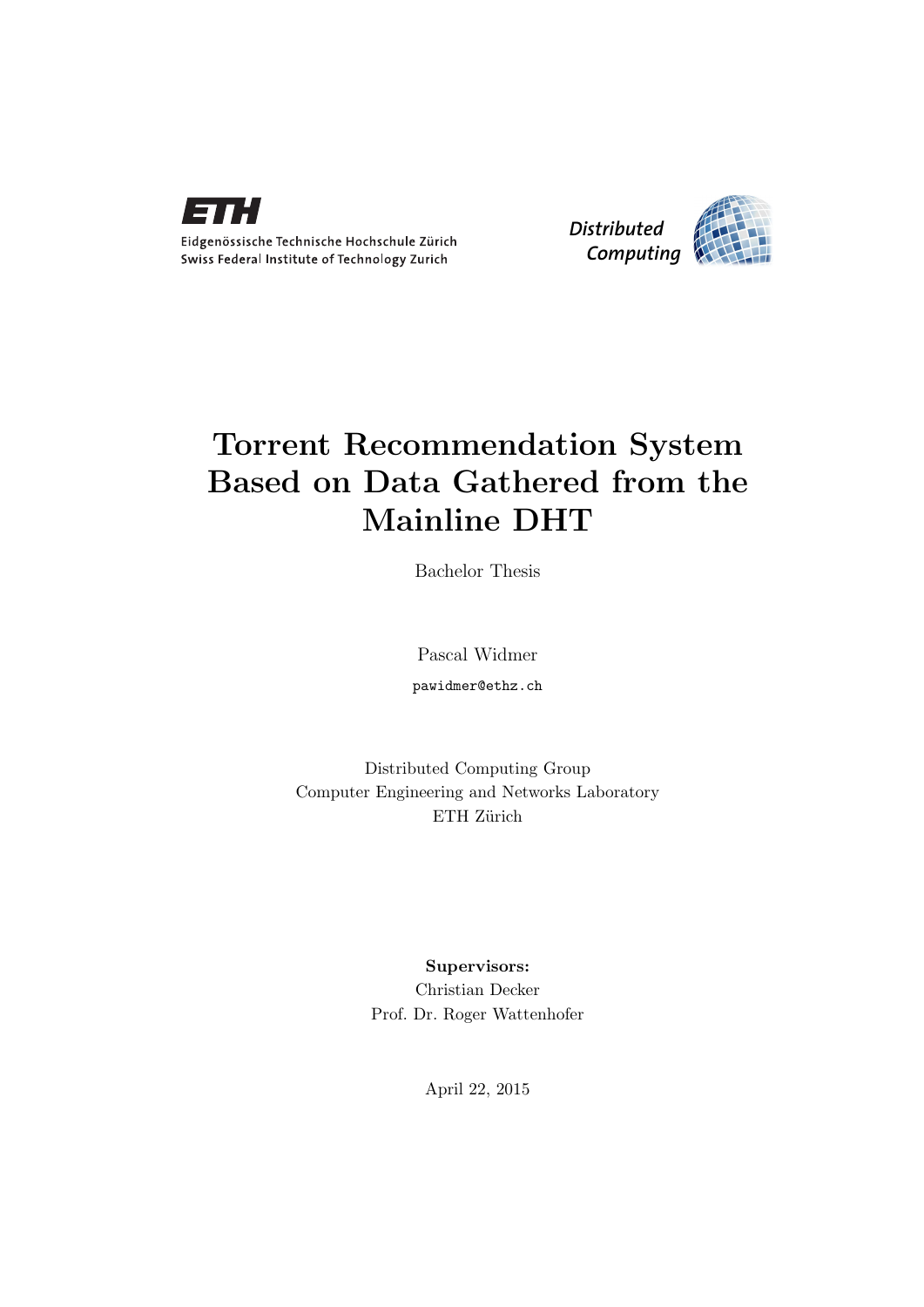# Abstract

<span id="page-1-0"></span>BitTorrent is the most widely used peer-to-peer file sharing protocol and attracts millions of users every day. It allows for easy distribution of all sorts of files including movies, TV shows, music, games, and other applications. In this thesis a closer look is taken at what files users are sharing. To acquire the necessary information a list of active torrents and in particular their infohashes is extracted from a popular torrent indexing website. In a second step all peers sharing a given torrent are found using look-ups in the Mainline DHT and aggregated in a database. After gathering enough data torrent recommendations are calculated using the technique of collaborative filtering. These are then presented to visitors on a website.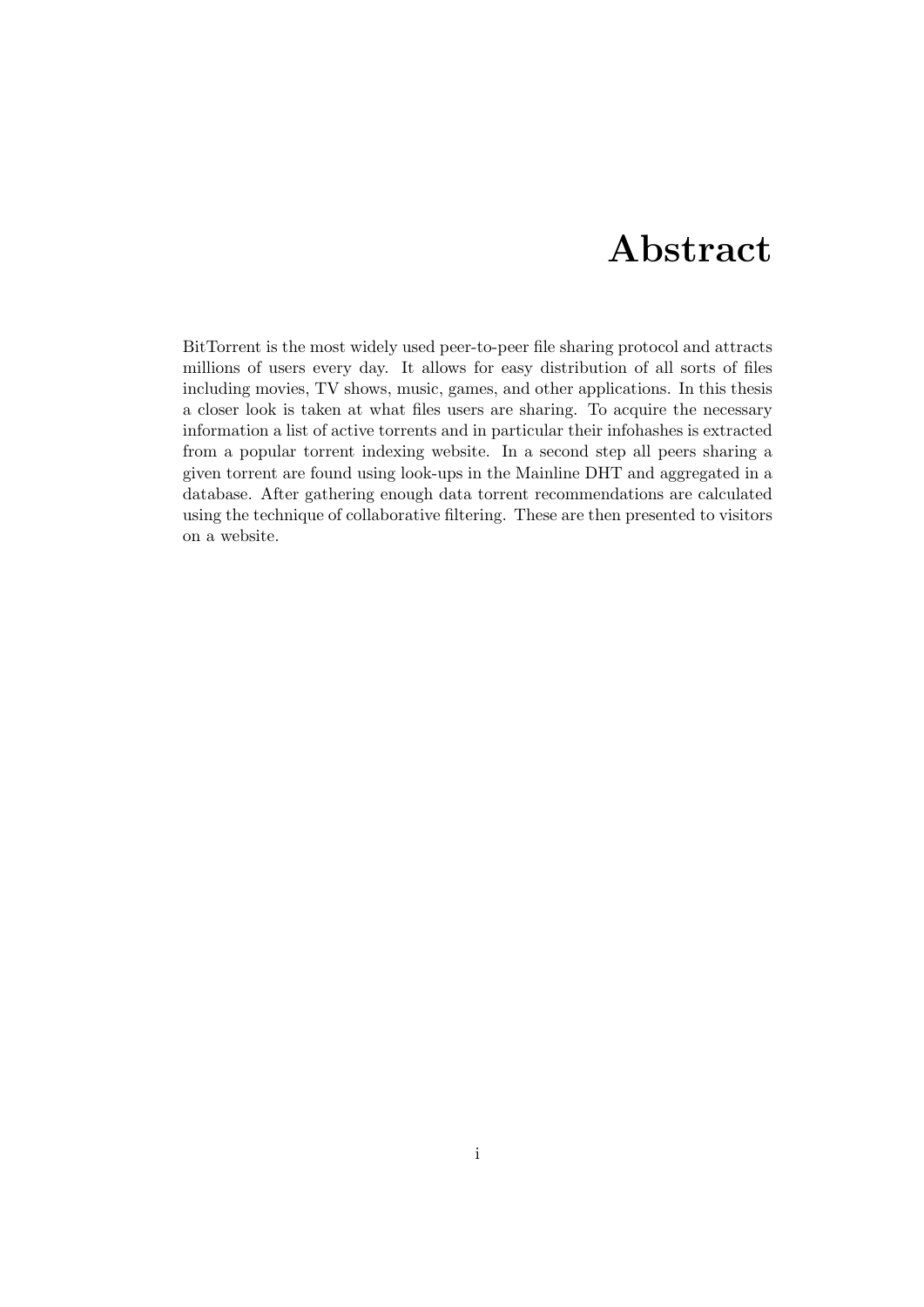# **Contents**

|                        | Abstract                                         | i  |
|------------------------|--------------------------------------------------|----|
| 1                      | Introduction                                     | 1  |
|                        | 1.1                                              | 1  |
| $\bf{2}$               | <b>Background</b>                                | 3  |
|                        | 2.1                                              | 3  |
|                        | 2.1.1                                            | 3  |
|                        | 2.2<br>Mainline DHT                              | 5  |
| 3                      | Implementation                                   | 6  |
|                        | 3.1                                              | 7  |
|                        | 3.2                                              | 7  |
|                        | 3.3                                              | 8  |
|                        | Item-item-based Collaborative Filtering<br>3.3.1 | 8  |
|                        | 3.4<br>Website                                   | 10 |
| $\boldsymbol{\Lambda}$ | <b>Evaluation</b>                                | 11 |
| 5                      | Conclusion                                       | 13 |
| <b>Bibliography</b>    |                                                  | 14 |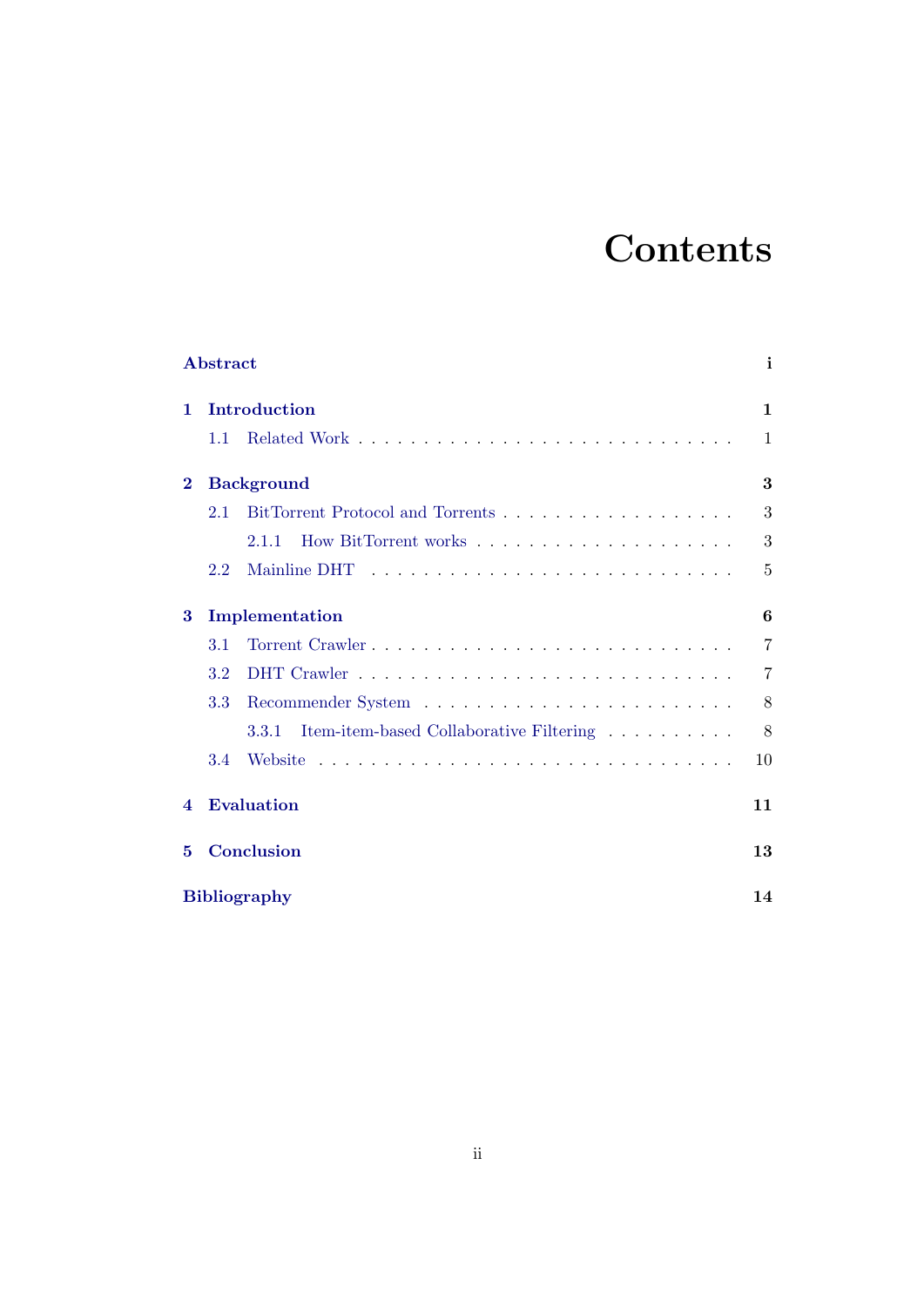# CHAPTER<sub>1</sub> Introduction

<span id="page-3-0"></span>Ever since distributed hash tables (DHT) became popular as an addition to trackers a lot of work has been done in regards to monitoring the DHT and its users. Probing the DHT and capturing messages exchanged between nodes helps uncover performance bottlenecks and design flaws and it allows to analyze the composition of its users. In particular the user's geographic locations, their seeding behavior within swarms and their average stay in the network have been examined. Only rarely did studies investigate which torrents users of the DHT were sharing. In this paper the torrent indexing website kickass.to<sup>[1](#page-3-2)</sup> is accessed and infohashes of over 6 million torrents are extracted and stored in a database. They are used to uniquely identify the torrent and serve as a means to find all peers sharing the torrents in the Mainline DHT. A complete recommender system is built on top of this data helping users of the DHT find similar torrents. Naturally it is not possible to monitor all torrents and their peers at any given moment using the DHT, but to build a recommender system complete information is not required and a representative sample of peers suffices. A recommender system which uses the common technique of collaborative filtering similar to what the online shop Amazon [\[1\]](#page-16-1) has implemented is used to calculate predictions.

## <span id="page-3-1"></span>1.1 Related Work

Much research has been done on the topic of monitoring users of torrent DHTs. Jünemann et al. developed a DHT crawler which monitors the number of peers in the DHT and the peer's IP addresses, used port numbers, countries of origin and session lengths [\[2\]](#page-16-2). Memon et al. developed a crawler which monitors traffic within the DHT [\[3\]](#page-16-3). Scott Wolchok and J. Alex Halderman [\[4\]](#page-16-4) show how a torrent search engine of over one million torrents can be recreated by crawling the DHT used by Vuze, a BitTorrent client previously known as Azureus. Their DHT crawler makes use of a well known exploit called *subil attack*. The attack

<span id="page-3-2"></span><sup>1</sup>https://kickass.to/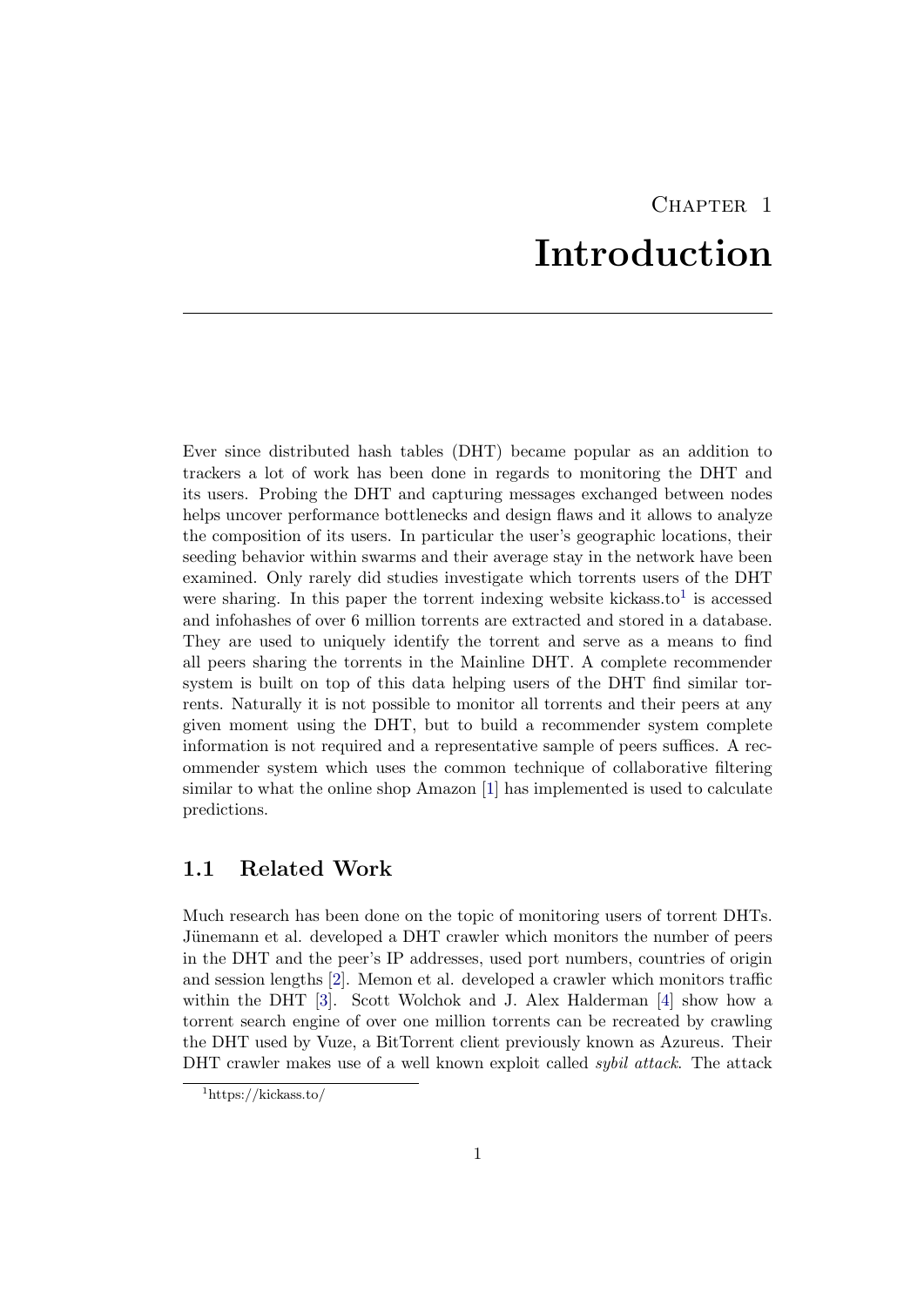### 1. INTRODUCTION 2

works by simulating thousands of nodes and waiting for the DHT to replicate values of neighboring nodes to these nodes. Michael Piatek et al. [\[5\]](#page-16-5) show that law enforcement agencies are regularly monitoring both tracker servers and the DHT for copyrighted material. They show how easy it is to accredit arbitrary users with sharing illegal files successfully misleading law enforcement agencies. Zeilemaker et al. [\[6\]](#page-16-6) use a different approach to gather user data. They present a way to monitor millions of peers in the Mainline DHT by exploiting caches of the DHT's bootstrap servers. This allows to determine geographic location of peers but no information about the files that are shared. In this thesis data is gathered by inserting a few nodes into the Mainline DHT and actively querying for infohashes found on a popular torrent indexing website. While gathering all peers at all times is not feasible a representative sample of data is enough to build a recommender system on top of it.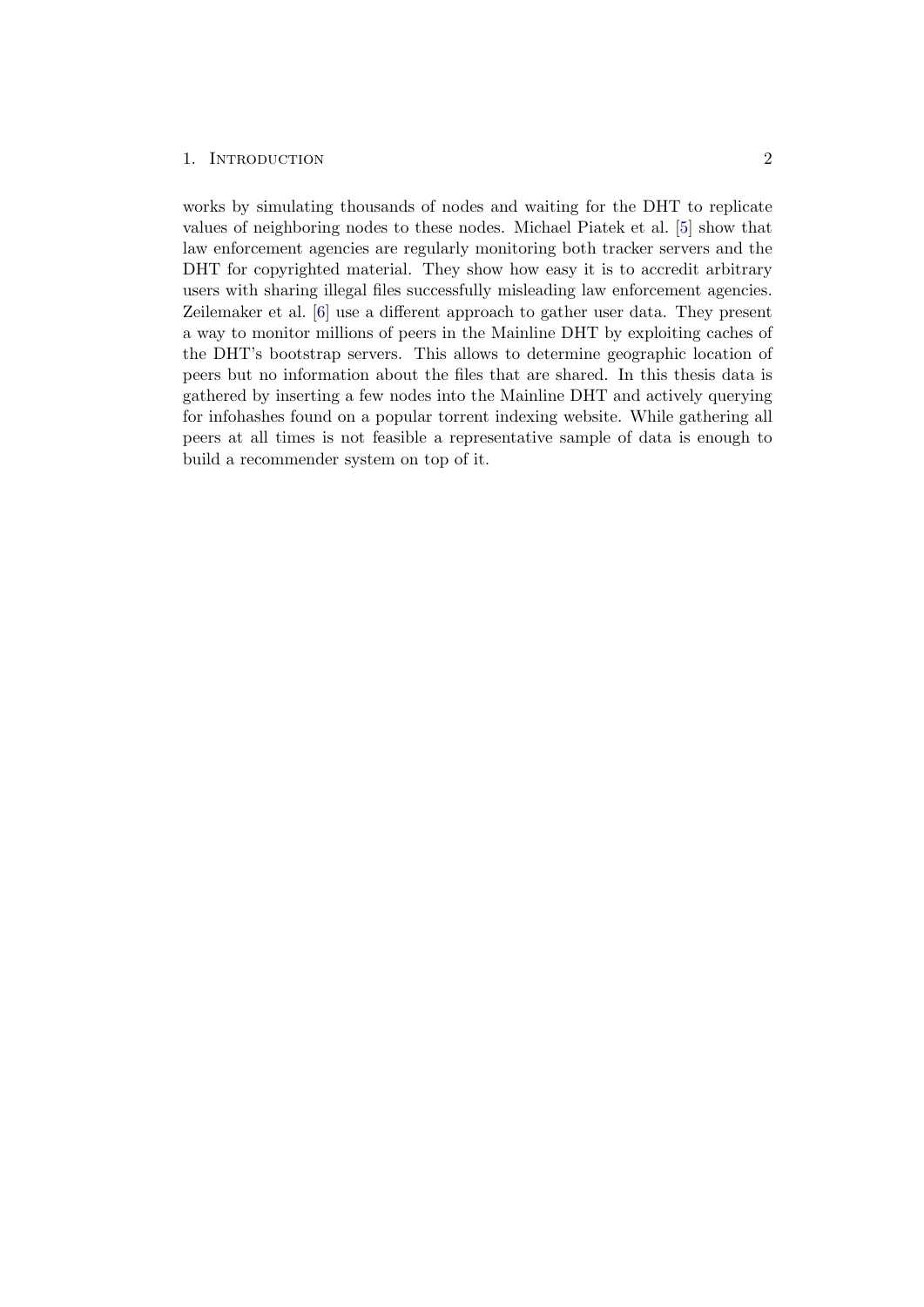# CHAPTER<sub>2</sub> Background

## <span id="page-5-1"></span><span id="page-5-0"></span>2.1 BitTorrent Protocol and Torrents

BitTorrent is a protocol used for peer-to-peer file sharing, it was designed by Bram Cohen in the year 2001 [\[7\]](#page-16-7). Various BitTorrent clients implementing the protocol have since been developed and roughly 15 percent of Europe's internet traffic can be attributed to the BitTorrent network [\[8\]](#page-16-8). Every day millions of user upload and download files using one of the many BitTorrent clients. In a traditional client-server model a download can often not be resumed once the connection is interrupted and users are then forced to restart the transmission. In the client-server model the file itself is stored on a central server and its operators are responsible for the content they provide. When many users access files on the same server scalability issues arise and the download speed decreases for all users. BitTorrent mitigates some of these problems. It allows users to pause and resume downloads and distributes network traffic on many different connections without having to rely on a central server. This is achieved by first segmenting the files into multiple equally sized parts and then sharing them simultaneously with all users interested in the same file making use of each users upload capacity. Because files are transmitted from peer to peer it allows for no easy way to remove copyrighted material from the network. This is arguably one of the main factors that contributed to BitTorrents tremendous growth since its inception.

### <span id="page-5-2"></span>2.1.1 How BitTorrent works

Downloading a file from the BitTorrent network involves several steps. Initially a user has to find a torrent file corresponding to the file she is interested in. A torrent file or simply torrent does not contain the file itself but instead provides information needed to find users sharing the file. Torrent indexing websites such as piratebay.se<sup>[1](#page-5-3)</sup> provide a convenient way of finding torrents. Users can search a

<span id="page-5-3"></span><sup>1</sup> <https://thepiratebay.se/>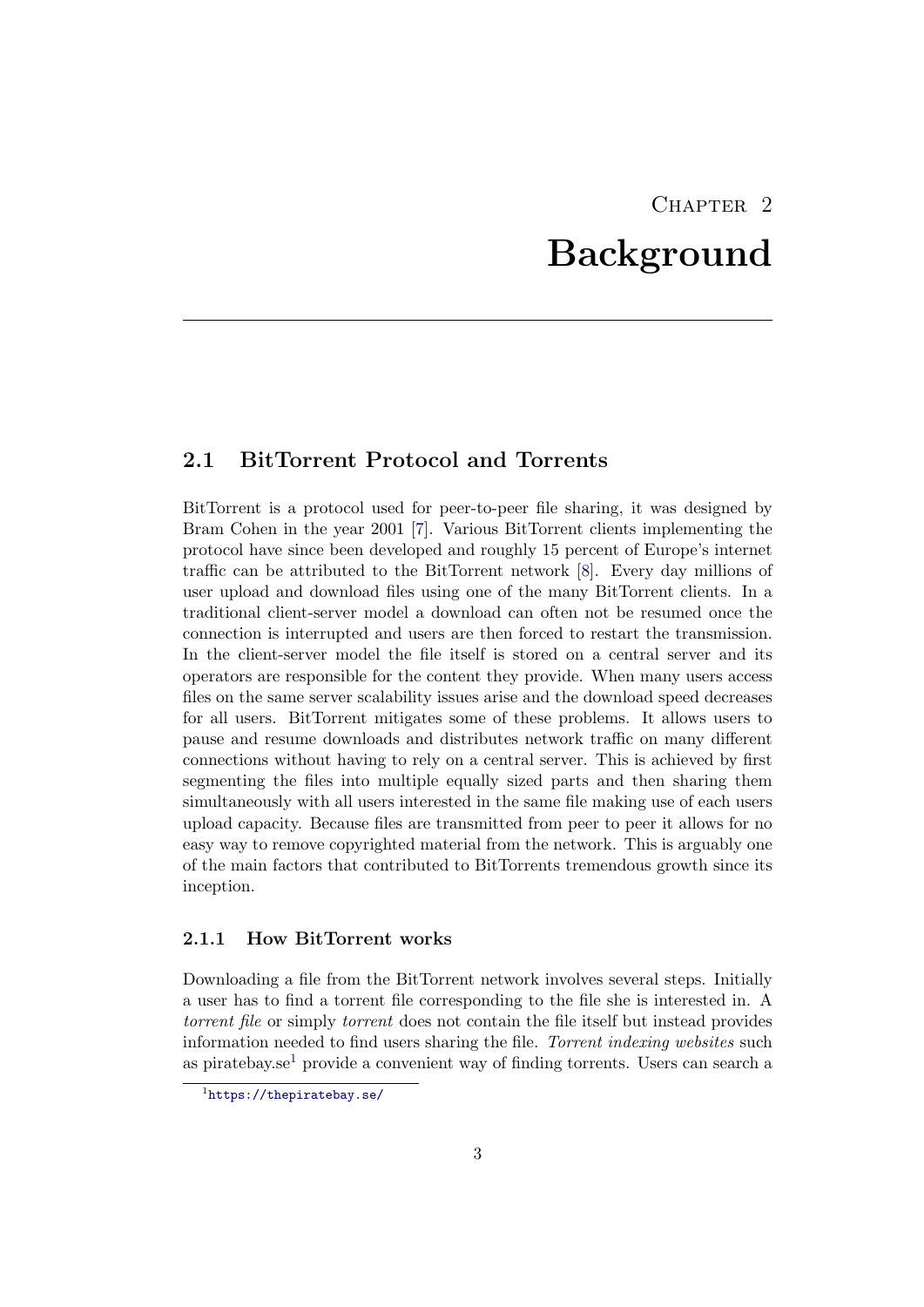#### 2. BACKGROUND 4

specific title of a file they are interested in or browse various categories. A list of torrents is then displayed and a user can download any one of them. Alternatively some websites offer magnet links instead of torrent files. A magnet link serves the same purpose but does not need to be downloaded and can directly be parsed by a BitTorrent client. Besides being more convenient for users magnet links also reduce storage consumption on torrent indexing websites. Upon completing the download the torrent is opened with a BitTorrent client which downloads the actual file described by the torrent. Note that depending on the context torrent might refer to the content as well. The torrent downloaded from the indexing website contains among other things addresses of one or more trackers, a list of SHA-1 checksums for each part of the file and an infohash which uniquely identifies the torrent. Infohashes are SHA-1 checksums and can also be calculated using all other information in the torrent file as input. A tracker is a server which keeps track of users sharing the file. It can be contacted by the BitTorrent client and it will return a list of peers sharing the same file. A peer is a BitTorrent client instance sharing one or more files with other users. The SHA-1 checksum or hashes are used to check the integrity of the downloaded parts. Some wellknown BitTorrent clients for opening the downloaded torrent include  $\mu$ torrent, Vuze, BitTorrent and Transmission, all of which are freely distributed on the web. When a torrent file is opened the BitTorrent client proceeds with finding peers which share the same file. All peers sharing the same file are referred to as the torrent's swarm. Finding peers in the torrents swarm can be done by either asking the trackers provided in the torrent file or by querying the DHT for the torrent's infohash. The method involving the DHT is covered in more detail in the following section. When peers are found the BitTorrent client tries to connect to them and request the missing parts of the file. At the same time requests from other peers are processed and requested parts are uploaded. Peers which are still downloading part of the file are called leechers while peers which have acquired the complete file but still share it with others are called seeders. When all parts of a file are downloaded they are reassembled to yield the complete file. The completed file is usually distributed until the user decides to stop sharing the file. The ratio between seeders and leechers plays a crucial role in the speed of which a file is distributed in the swarm. When a torrent has lots of seeders and few leechers the torrent is considered healthy and downloads generally finish fast. When no peer possess a certain part of a file the torrent download is stalled and the file can no longer be downloaded. Oftentimes when a new torrent file is published on piratebay.se it experiences a surge of new downloaders but users rarely seed after their download has finished.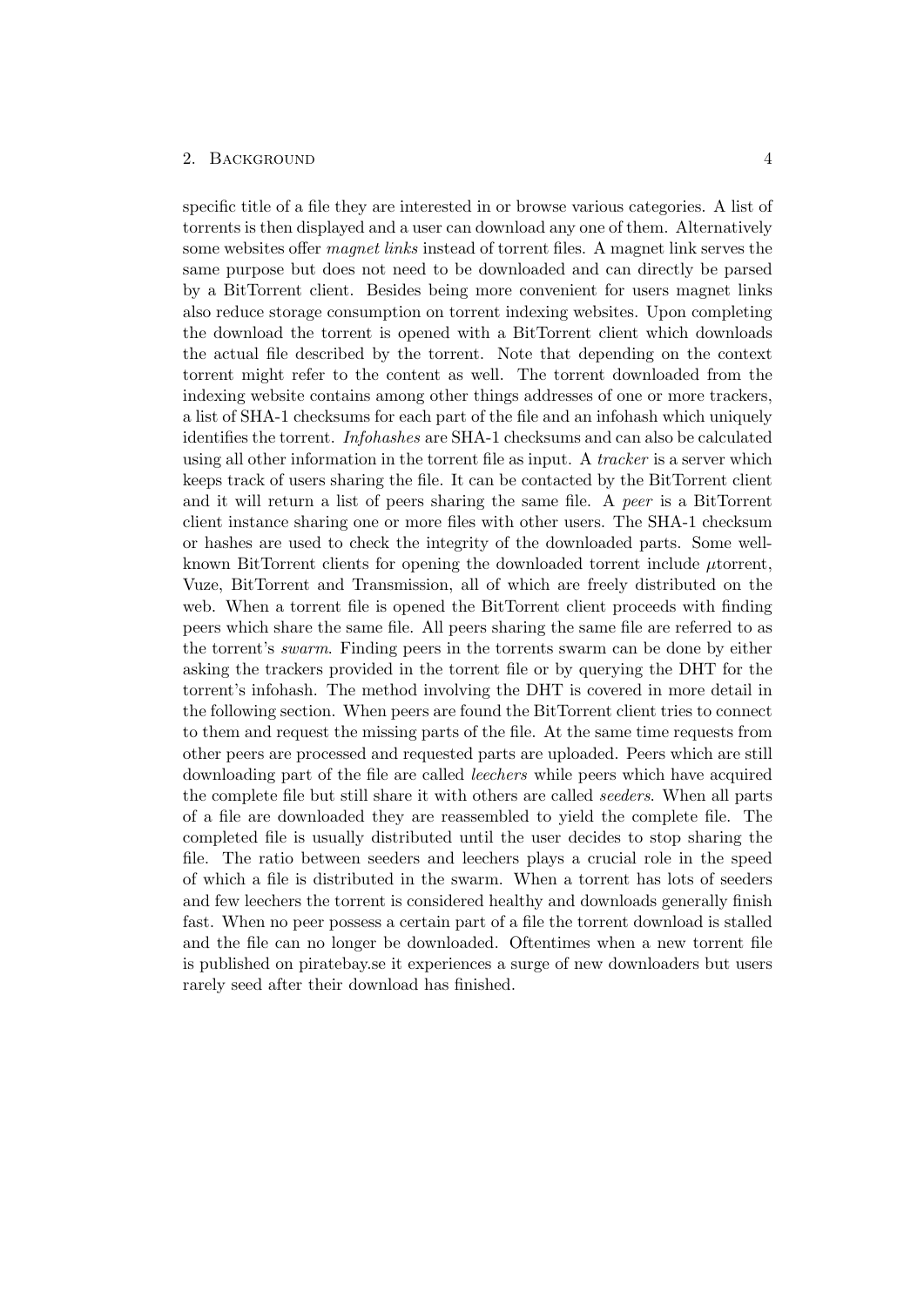### 2. BACKGROUND 5

## <span id="page-7-0"></span>2.2 Mainline DHT

The Mainline Distributed Hash Table, from now on referred to simply as DHT, provides a way for peers to find each other without contacting one of the centralized trackers listed in the torrent file. Its design is based on a DHT called Kademlia introduced in 2002 [\[9\]](#page-16-9). Hash tables are data structures that map keys to values. In the case of the DHT the values are lists of peers and keys are torrent infohashes. The hash table is distributed among its participants called nodes. Each node in the network is responsible for storing part of the hash table and providing the peer list if asked for it. In effect each node using the DHT becomes a tracker itself and provides information on where to find peers. Note that Bit-Torrent client instances participating in the DHT are called nodes while instances participating in a swarm of a torrent are called peers. Upon joining the DHT a BitTorrent client generates a random 160 bit address called node ID which uniquely identifies the node and determines the node's location in the DHT. The KRPC protocol specifies how DHT nodes may interact with each other. It allows for three different types of messages, namely queries, responses and error messages. The most common query is *get peers* which includes a torrent's infohash as an argument and is used to find peers sharing the file. Messages are sent in a special format called bencoding, which is also used to encode torrent metafiles. Bencoding is used to structure the messages and helps make BitTorrent platform independent. Each node maintains a routing table containing a list of buckets. Each bucket contains a fixed number of nodes, usually around eight. A node consists of a node ID, an IP and a UDP port. The routing table is designed in a way such that in the beginning only one bucket covers the whole 160 bit address space of node IDs. New nodes are inserted into this bucket until it is full. When it is full the bucket is split into two buckets, each covering half of the address space. The bucket containing the node ID associated with the routing table is further split when it becomes full while the second bucket is never split. This is done recursively while at the same time removing and replacing nodes which have not sent any message within 15 minutes. It ensures that the node associated with the routing table knows a lot of close and active neighbors in the DHT but only a few that are far away. Closeness is measured with the XOR metric. If two node IDs are interpreted as a binary number and XOR is used on them then the resulting number is defined as the distance between them. The same procedure can also be used on an infohash and a node ID. When the resulting value is small then the node ID is more likely to know about a given infohash. When a node receives a get peers query from another node it either replies with an answer containing a list of peers which are sharing the file or it returns nodes from its routing table which are more likely to have an answer, i.e., are closer to the queried infohash. Finding peers can then be seen as iteratively asking closer nodes about the infohash until a node knows about it.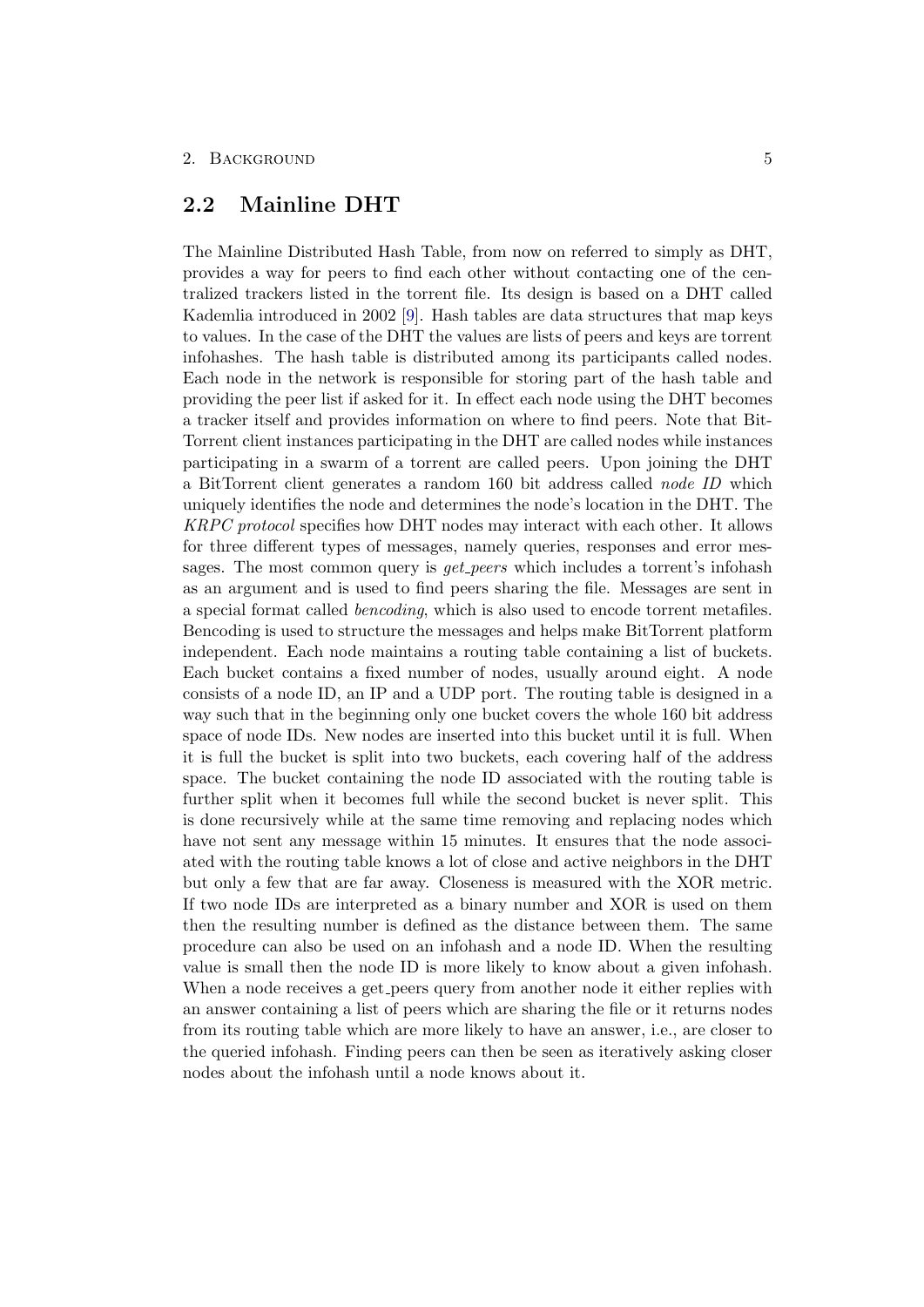## CHAPTER 3

# Implementation

<span id="page-8-0"></span>The implementation can be roughly divided into four separate steps, although technically they could all be run simultaneously. As a common interface all data is aggregated in a SQL database.

### 1. Torrent Crawler

The Torrent Crawler accesses all webpages of kickass.to, parses the HTML code and uses regular expressions to extract information about torrents. In particular it extracts each torrent's infohash, name, IMDb<sup>[1](#page-8-1)</sup> (Internet Movie Database) reference number, weblink to kickass.to and number of leechers and seeders. The information is stored in a SQL table.

### 2. DHT Crawler

In a second step the DHT Crawler is run. Its job is to look up the infohash stored in the database by the Torrent Crawler and find all peers currently in the torrents swarm. This is done by querying the DHT for the infohashes and then aggregating this information in the SQL database.

### 3. Recommender System

Using the aggregated data about the composition of each torrent's swarm recommendations are calculated. The recommender system works on an IP basis, which means two peers sharing an IP but using different ports are considered to be the same user. Calculating the recommendations is done using a collaborative filtering technique called cosine similarity.

### 4. Website

The final recommendations are presented on a website. A visitors IP is automatically determined and predictions are calculated based on what she has shared in the past. Additionally users can manually enter links to kickass.to webpages of their favorite torrents. These links are parsed and interpreted as if the user downloaded the torrent to provide more accurate predictions.

<span id="page-8-1"></span><sup>1</sup> <http://www.imdb.com/>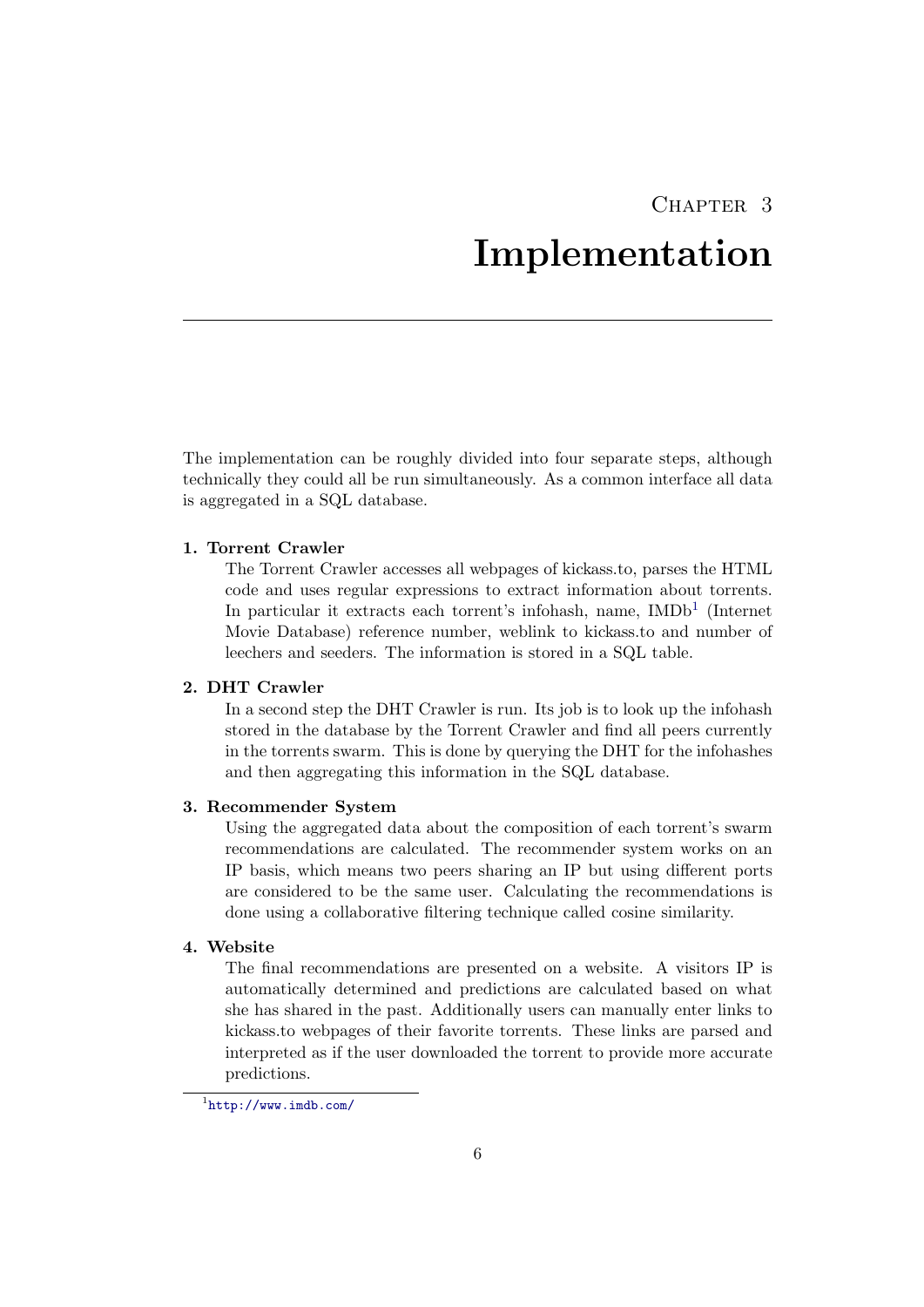### 3. IMPLEMENTATION 7

### <span id="page-9-0"></span>3.1 Torrent Crawler

In a first step a list of torrents has to be retrieved to provide infohashes for the DHT crawler. The torrent indexing website kickass.to provides an archive of all the torrents they index which is updated every 24 hours. It consists of around 6 million entries and includes an infohash, a name and a link to the torrent's webpage for each torrent. Because some of the listed torrents are not active anymore, i.e., they can not be downloaded anymore because parts of it are not shared by anyone and some information is missing in the archive file, the listed webpages still have to be accessed to find the missing information. Some webpages have already been removed due to legal issues. The remaining webpages are downloaded and all data is extracted using regular expressions. This includes the torrent's name, the amount of seeders and leechers, its genre as specified by kickass.to, its kickassaffiliation and if available a link to IMDb. When two torrents are of similar content, e.g., two episodes of the same TV show, they have the same kickassaffiliation. In the case of two TV show episodes the kickassaffiliation is simply the name of the TV show. Two torrents which either have the same kickassaffiliation or reference the same IMDb entry are later viewed as one entity when recommendations are calculated. Kickass.to also has a page that lists links to the more recent torrents which are not contained in the archive file yet. This page is periodically rescanned and all linked webpages are accessed and information extracted just as with the links in the archive. All gathered information is eventually stored in the database and later accessed by the DHT crawler. Kickass.to is used as opposed to thepiratebay.se because it provides an easier way to extract the categories of individual torrents and piratebay.se has sometimes been offline due to legal issues.

## <span id="page-9-1"></span>3.2 DHT Crawler

The DHT Crawler is responsible for finding all peers associated with each torrent infohash by querying the DHT. Instead of populating a routing table with around one hundred active nodes and repeatedly sending get peer requests to the closest nodes the way it is described in the protocol specification [\[10\]](#page-16-10) the decision was taken to restructure the routing table. The 160 bit address space is divided into  $65536$  ( $2^{16}$ ) equally sized buckets, each of which covers some predefined address space. The first two bytes of each node ID is interpreted as an integer n and put in the n-th bucket together with the node's IP and UDP port. This speeds up infohash look-ups as finding peers for a given infohash is now a matter of simply asking the nodes in the bucket corresponding with the infohash and possibly its neighboring buckets.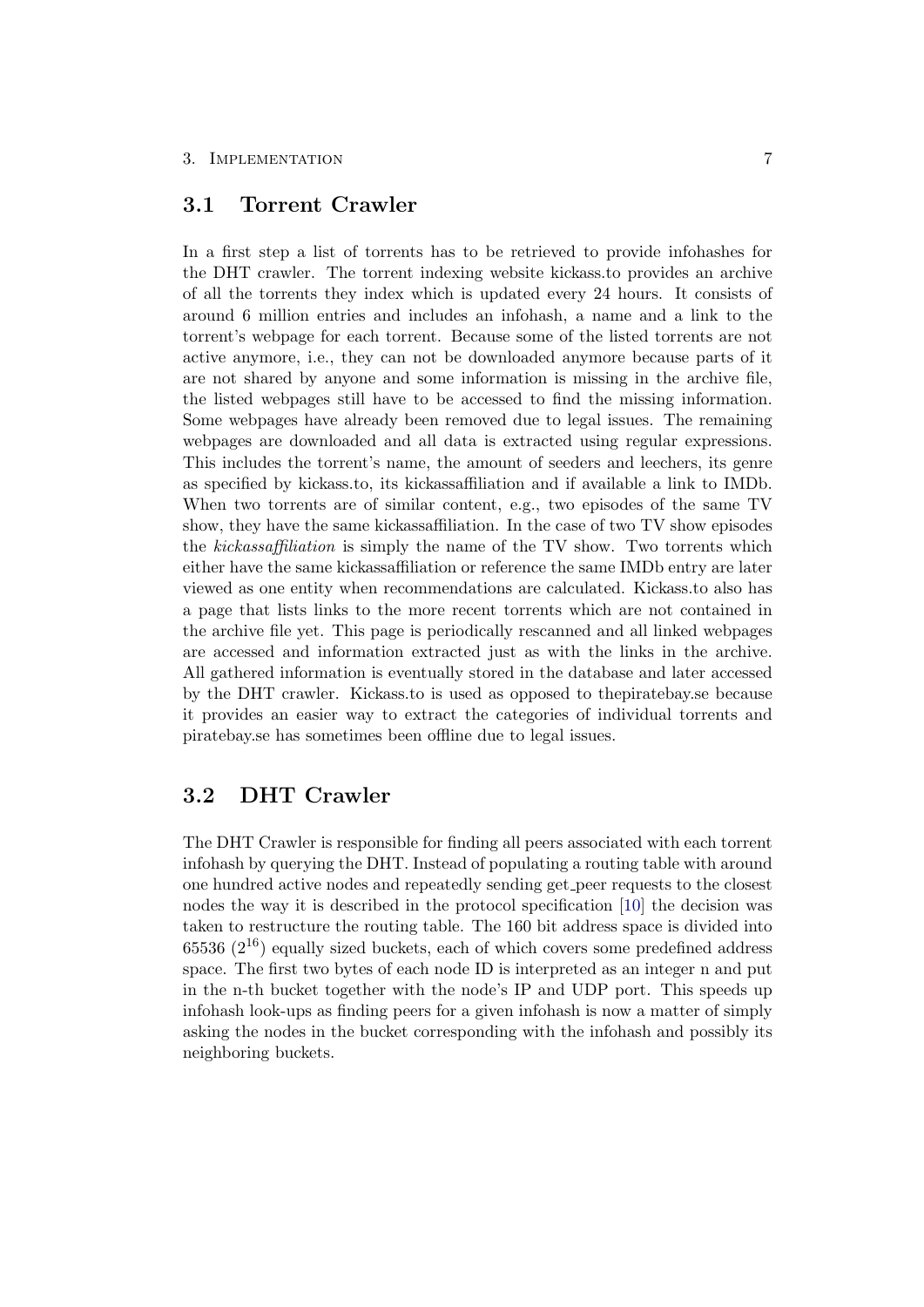#### 3. IMPLEMENTATION 8

Bootstrapping Initially the buckets are empty and need to be populated. To reduce stress on the bootstrap server router.bittorrent.com only one hundred nodes are requested. Further nodes are found by iteratively querying the returned nodes for random infohashes. After a few minutes each bucket averages around twenty nodes amounting to a total of around 1.5 million starting nodes.

Finding peers Two identical threads continually fetch the 10 least recently used infohashes from the database. For every infohash they send get peer queries to all nodes of the corresponding bucket and its neighboring buckets. When peers are returned they are accumulated and later inserted into the database. If closer nodes are returned they are reinserted into the buckets and asked again. This is done around 10 times before fetched the next 10 infohashes. All replies are processed and decoded in background threads. Reinserting closer nodes has the advantage that buckets become even denser populated and fewer loops are necessary to find most peers for an infohash. Because the database itself limits the speed at which infohashes can be queried there is no need to immediately remove inactive nodes from the buckets.

## <span id="page-10-0"></span>3.3 Recommender System

The purpose of a recommender system is to predict and recommend additional items a particular user might be interested in given the users previous likings. The two classical approaches of doing so are content-based filtering and collaborative filtering. Content-based filtering works by finding items with similar properties to the items the user liked. In case of torrents, imagine a user downloaded a movie starring Robert De Niro. Then a content-based recommender might suggest a different movie where the main actor is Robert De Niro. In this thesis a more common method was implemented called collaborative filtering. The idea behind collaborative filtering is that if user 1 downloaded item A and user 2 downloaded item A and item B, then there is a greater chance that user 1 likes item B as well. The main advantage of collaborative filtering is its ability to predict what a user might like without analyzing the items themselves.

### <span id="page-10-1"></span>3.3.1 Item-item-based Collaborative Filtering

While there are many different collaborative filtering methods, not all of them suit the gathered data equally well. Torrents tend to be very short lived as most users don't seed their torrents once their download has finished. The vast amount of different users using the DHT compared to the relatively few active torrents suggests using an item-item based similarity table as opposed to a useruser based similarity table. In an item-item based similarity table entries change only little when new users rate items because items are rated by many users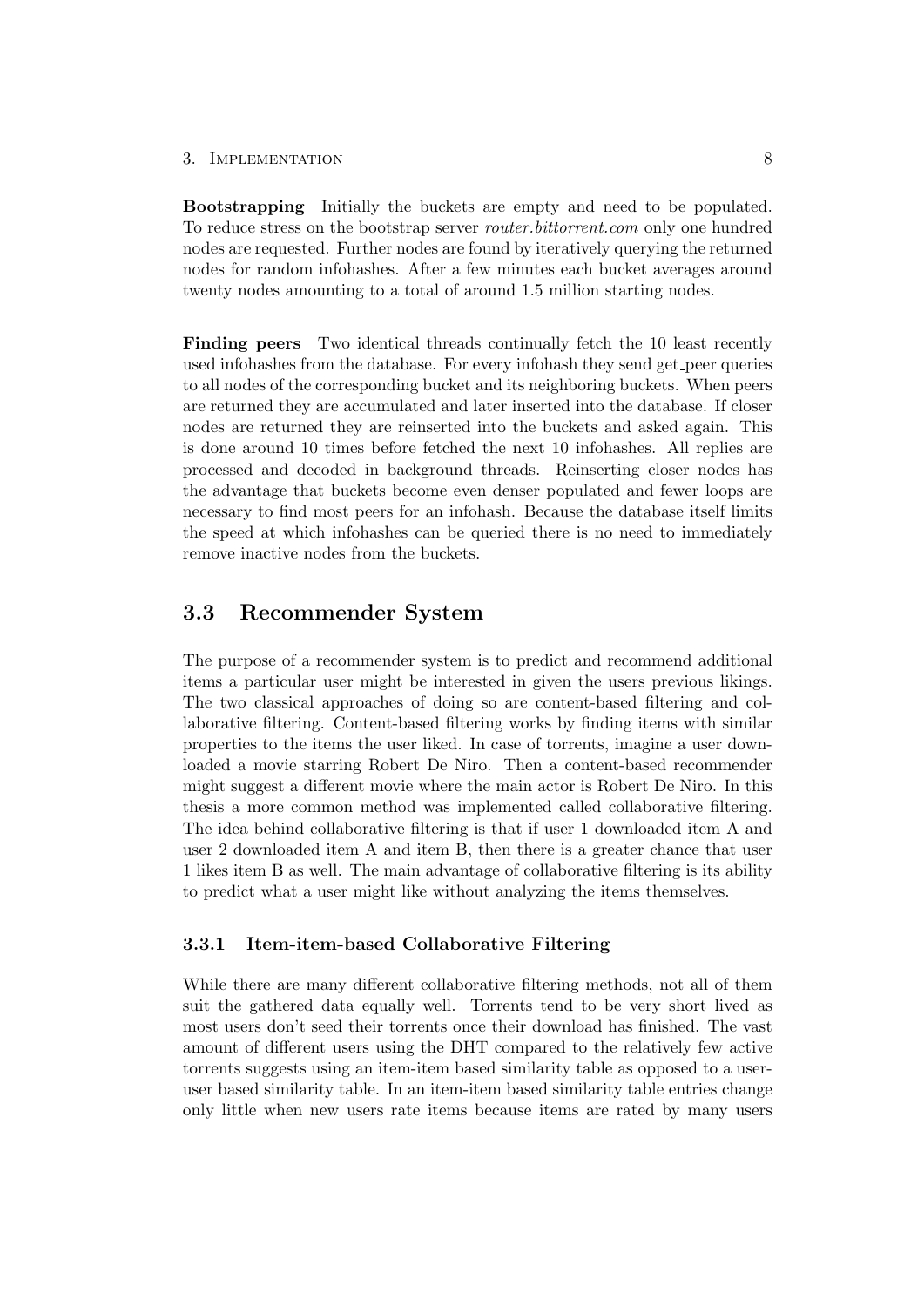#### 3. IMPLEMENTATION 9

and a single user's rating has little effect on its value. The DHT itself does not provide a way for users to rate torrents, as such the implicit ratings are used. In other words, being an active seeder or leecher of a torrent is equivalent to liking it. Thus all peers which participated in the swarm of a torrent and were active in the DHT at the time of the crawl have implicitly rated the torrent 1 and all others rated the torrent 0. This also removes the need to normalize ratings, i.e., subtract the user's mean rating from every rating.

#### Cosine-based Similarity

Item Similarity Calculation In cosine-based similarity [\[11\]](#page-16-11) each torrent is represented as a n-dimensional vector  $\vec{v}$  where n is the total number of peers found by the DHT Crawler. The i-th component of the vector is 1 if the i-th peer has downloaded the torrent and 0 otherwise. The similarity between two torrents  $\vec{v_1}$  and  $\vec{v_2}$  is then defined by

$$
similarity(v_1, v_2) = \cos(\vec{v_1}, \vec{v_2}) = \frac{\vec{v_1} \cdot \vec{v_2}}{\|\vec{v_1}\| \cdot \|\vec{v_2}\|}
$$
(3.1)

where  $\cdot$  is the scalar product. Since all vector components are either 0 or 1 the resulting similarity values lie in the interval  $[0,1]$ . A value of 0 signifies no correlation between the two torrents, i.e., no peers in common and 1 complete correlation, i.e., all peers are identical. Calculating the similarities for all combinations of torrents yields a (possibly sparse)  $m \times m$  item-item similarity matrix, where  $m$  is the number of torrents. In certain cases where two torrents have only very few peers and those few peers happen to coincide the equation [4.1](#page-14-0) will return similarity 1 even though not much can be said about the two torrent's similarity. To reduce this effect torrents with less than 3 common peers are never considered to be similar and their similarity is set to 0.

Prediction calculation Having calculated the similarity between each pair of torrents a list of predictions for a user has to be determined. Let an element of the item-item similarity matrix be denoted as  $s_{i,j}$ . Let n be a torrent similar to torrent t and  $r_{u,n}$  the rating user u gave to torrent n.  $r_{u,n}$  is 0 if user u did not download torrent n and 1 otherwise. Then the predicted rating user u would give to an item t is defined by

$$
prediction(u,t) = \frac{\sum_{n} s_{t,n} * r_{u,n}}{\sum_{n} s_{t,n}}
$$
\n(3.2)

The resulting predicted rating estimates how user u would rate torrent t and is again in the interval [0,1]. In a Top-N Recommendation System the N torrents with the highest predicted ratings are recommended to the user. Torrents which are already rated by the user are removed from the list of recommendations.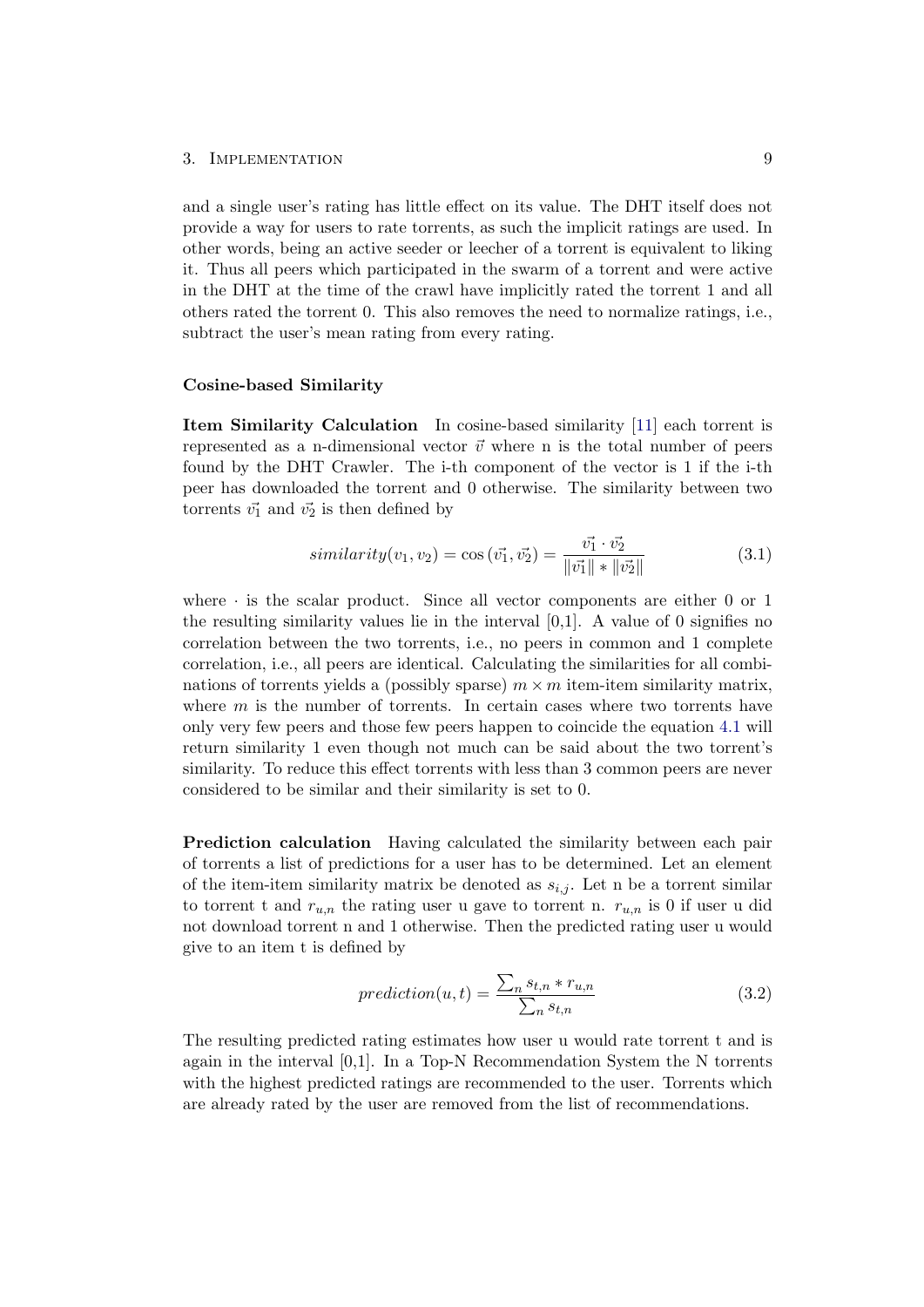## <span id="page-12-0"></span>3.4 Website

The website provides a front-end for users to obtain torrent recommendations. A visitor's IP is automatically discovered and handed over to the recommendation tool which in turn calculates and returns a list of torrent recommendations. The list of torrents is displayed as links to the corresponding kickass.to webpage. A visitor can additionally enter a list of kickass.to links from individual torrents she liked. These are then parsed and interpreted as if the user downloaded the torrents and are similarly used to calculate recommendations.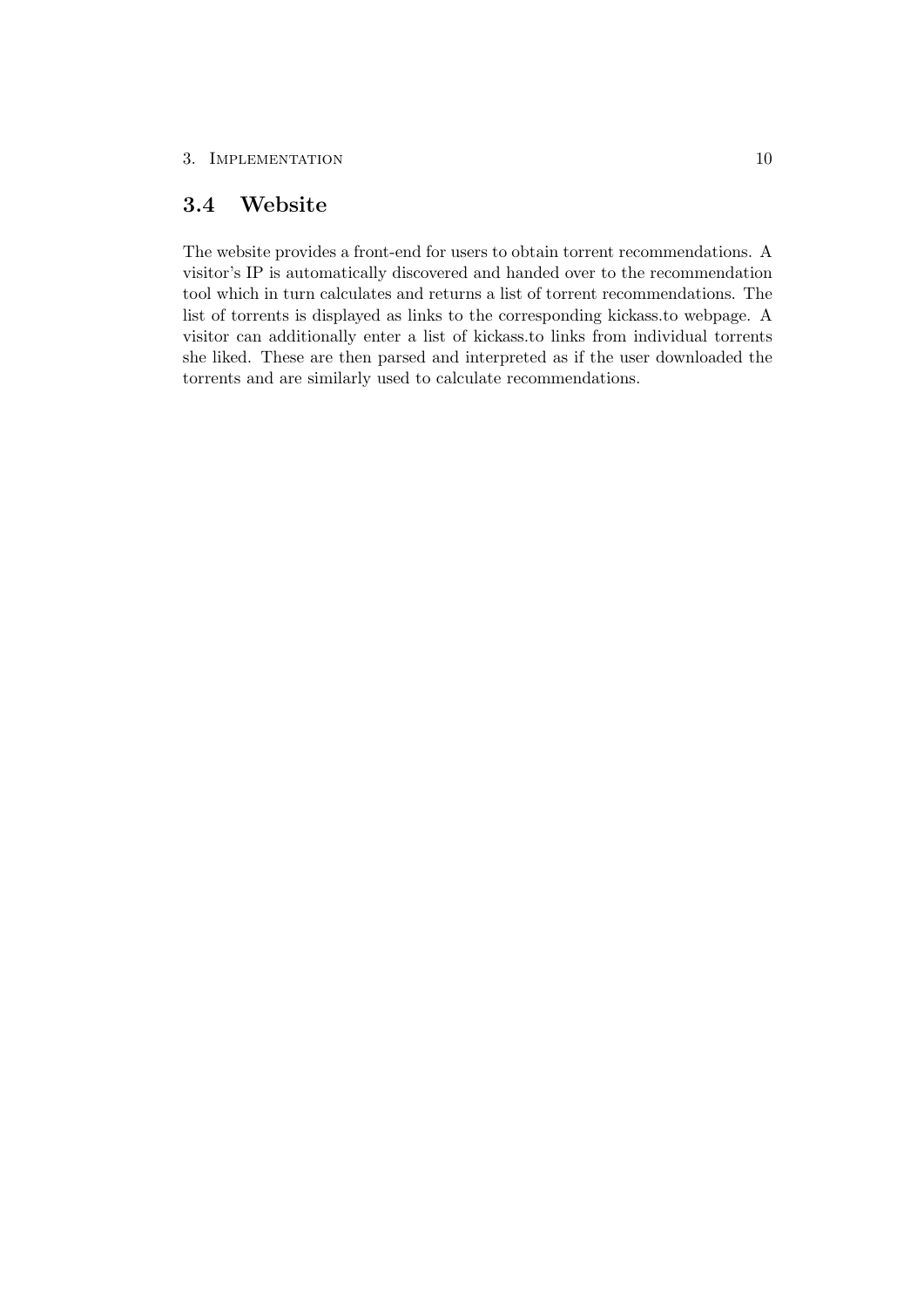# CHAPTER<sub>4</sub> Evaluation

<span id="page-13-0"></span>The torrent crawler periodically checks the 10'000 newest torrents on kickass.to and inserts them into the MySQL database. This process takes around 15 minutes for each run. From the total 6'166'840 inserted torrents 192'639 have a combined amount of at least 45 seeders and leechers and are considered active. The chart in Figure [4.1](#page-13-1) shows the distribution of categories among these active torrents. Only active torrents are further analyzed by the DHT crawler. After a few days of crawling the DHT crawler found 20'118'613 unique peers. When viewing peers with the same IP but different ports as belonging to the same user this results in 9'337'841 users sharing a total of 34'192'448 torrents. On average each user partakes in 3.6 swarms. Constructing the an item-item similarity matrix takes around 15 hours and another 1 or 2 seconds is needed to generate a list of recommendations for an individual user.



<span id="page-13-1"></span>Figure 4.1: Genres of torrents published on kickass.to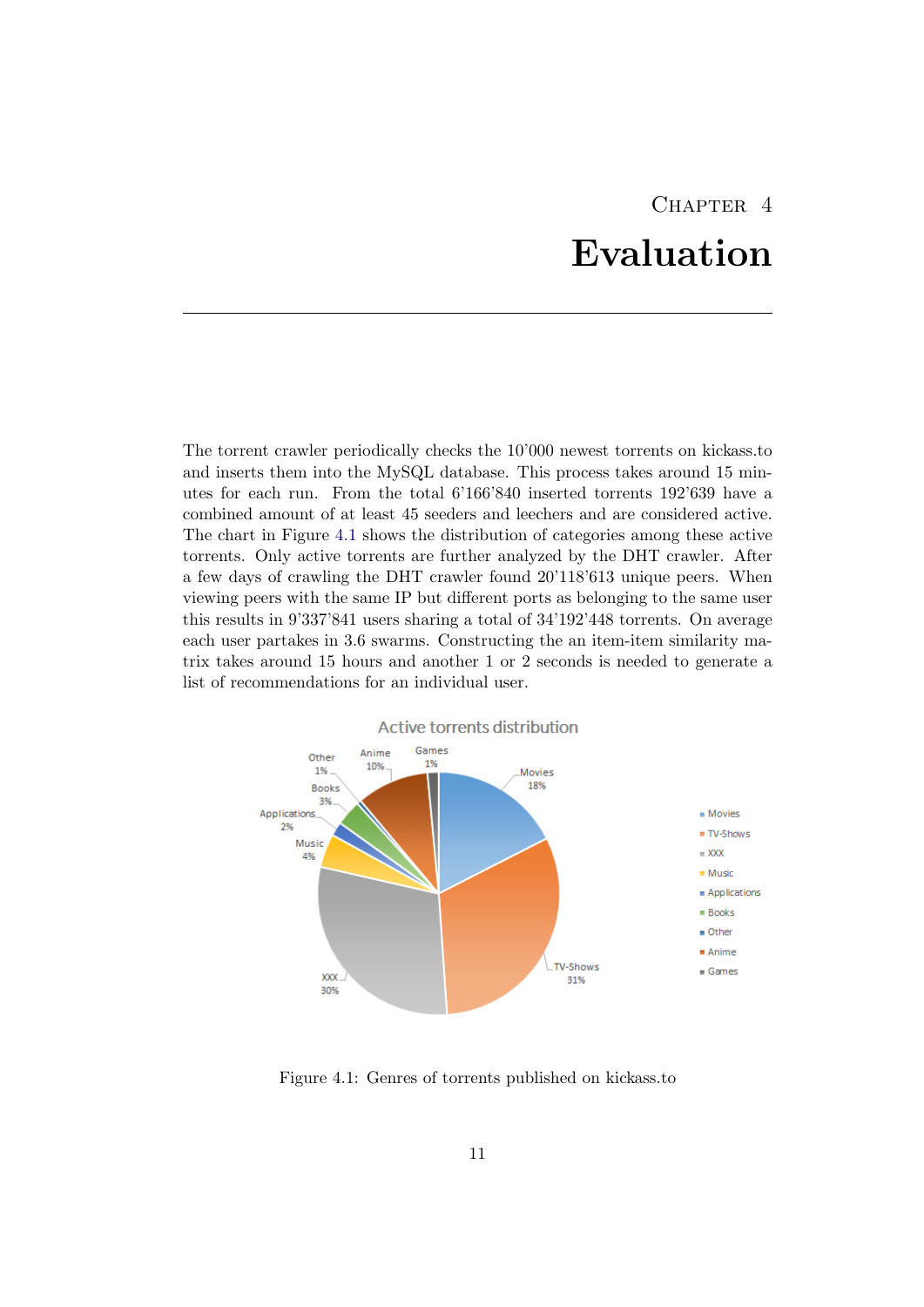#### 4. Evaluation 12

Recommender system evaluation For the purpose of measuring the recommendation quality the recommender system is compared with a system that predicts torrents randomly [\[12\]](#page-16-12). Note that in the list of predictions torrents that a user has rated are not removed yet. The recommendation quality for a single user is calculated by first summing up the position in the sorted list of predictions of each torrent the user has rated. A lower position in the list corresponds to a higher predicted value. This sum is then divided by the total number of ratings the user has given yielding an average position in the list. The average position is again divided by the number of evaluated torrents to obtain a value between 0 and 1. If the resulting value is lower than 0.5 we can conclude that the recommeder system works better than a random recommender system because the rated torrents are on average in the lower part of the prediction list. This procedure is repeated for all users and the resulting values are averaged to get a more accurate measure. Let u be a user and t a torrent rated by user u. Let  $p_{u,t}$  be the position of torrent t in the list of predictions calculated for user u and ratings the total number of ratings from all users. Then the final measure of quality can be written as

<span id="page-14-0"></span>
$$
quality = \frac{\sum_{u} \sum_{t} p_{u,t}}{ratings} \tag{4.1}
$$

Because of performance reasons not all users can be included but instead a random sample is chosen. Using roughly 20000 users a quality of 0.39 is achieved.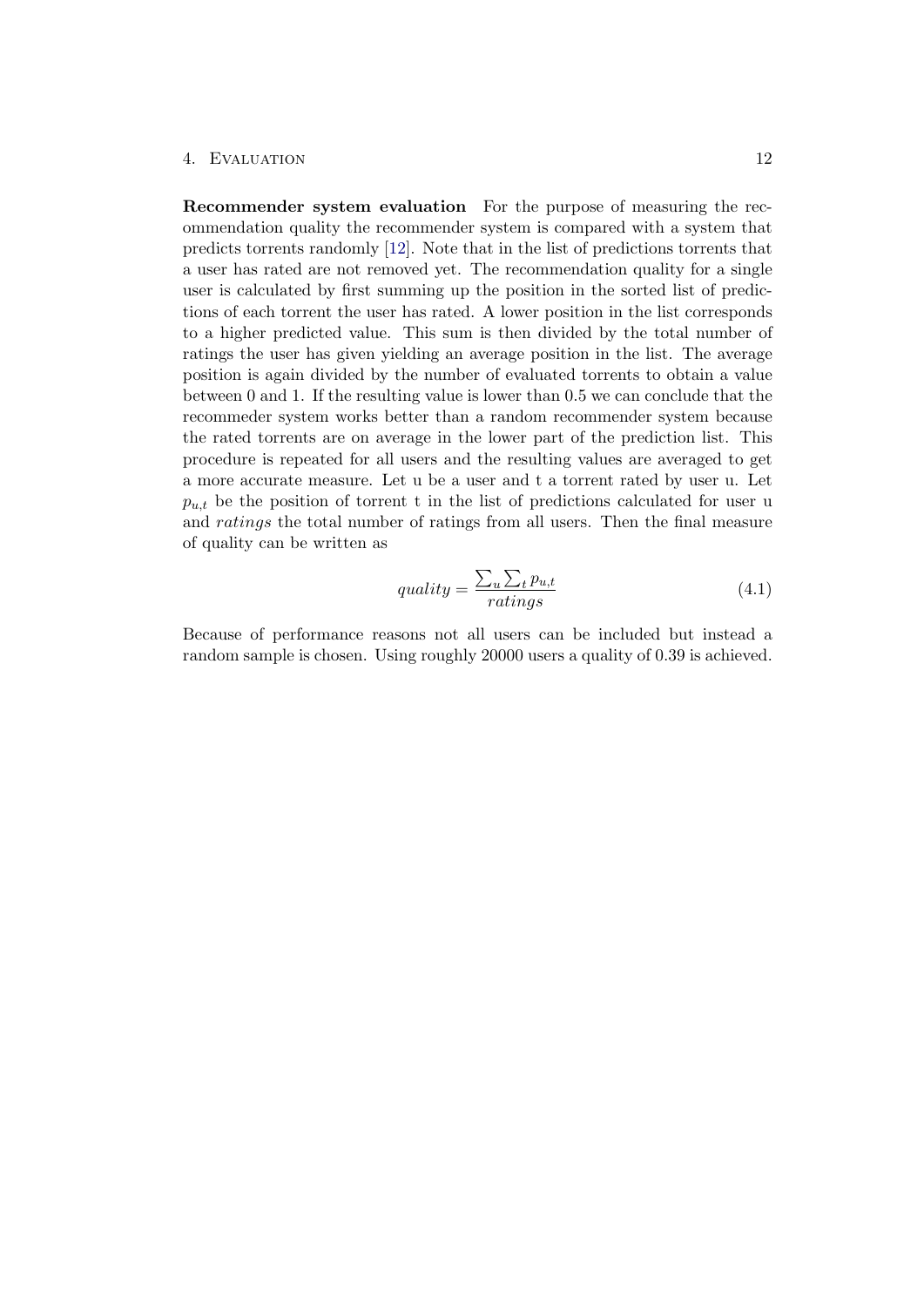# CHAPTER<sub>5</sub> Conclusion

<span id="page-15-0"></span>A great amount of data was gathered on the course of this thesis. While many researches have monitored the DHT to gain insights into its composition and analyze its weaknesses not many have used their gathered data in a practical application as is done here in the form of recommendations. It is interesting to think about how BitTorrent users are most likely not aware of being monitored. Even if some users heard about the fact that law enforcement agencies monitor certain files they might not expect their torrent download history to be archived by researchers. Visitors to the website might be surprised when a list of torrent recommendations is automatically displayed.